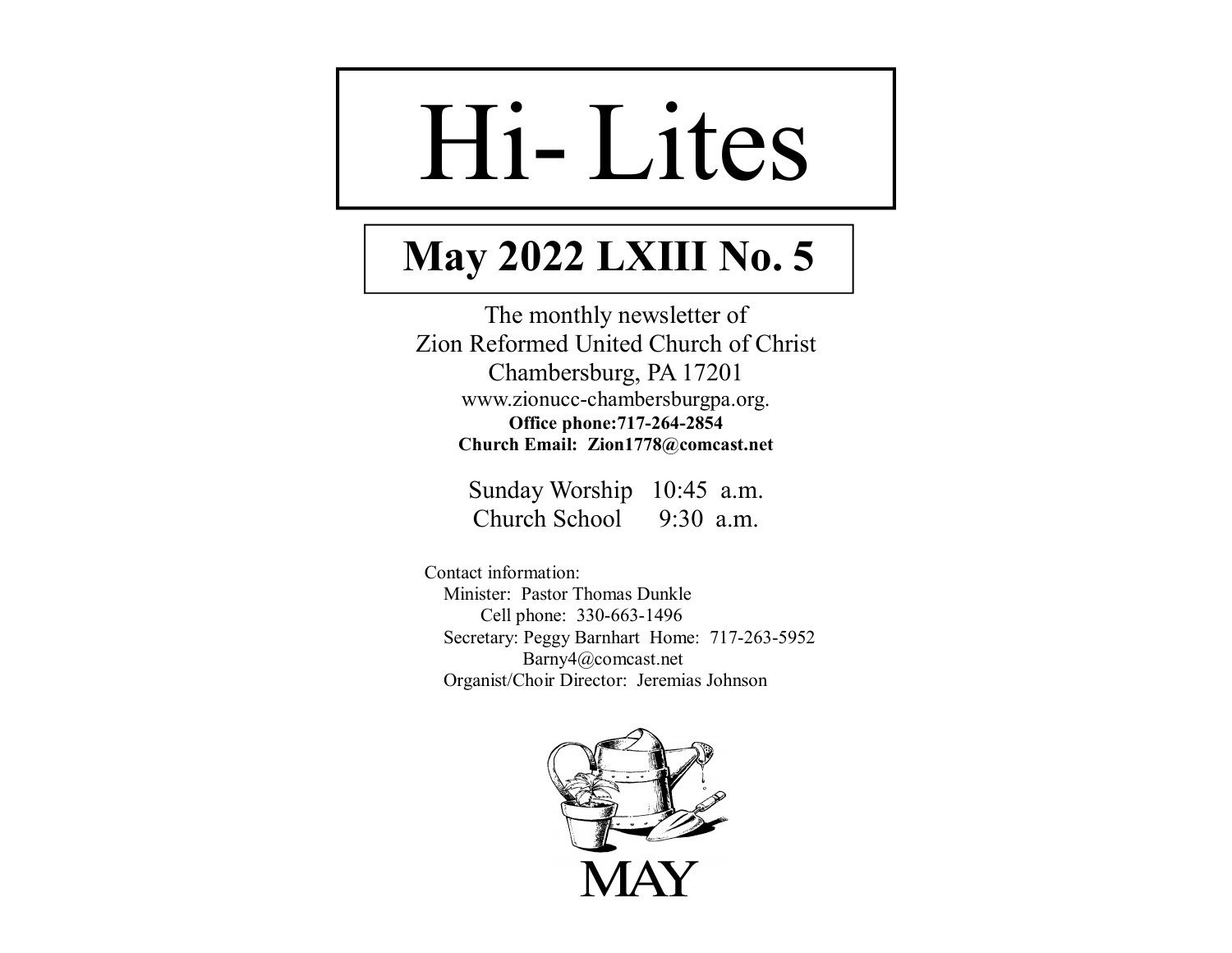#### May 2022

 *1st Corinthians 13: 12-13 "For now we see in a mirror, dimly, but then we will see face to face. Now I know only in part; then I will know fully, even as I have been fully known. And now Faith, Hope and Love abide, these three; and the greatest of these is love."* 

The Corinthians community Paul was addressing in his letter was about 150-200 people. The Corinthians themselves had written to Paul asking for advice about several problems. Paul sees this community at a moment of crisis and testing. This text is the most used text for weddings and romantic sentimentality and often linked with kisses, flowers and mushy stuff. Such images are far removed from Paul's original intent. He did not write about love and marriage; he was writing about the need for mutual concern and consideration within the community of the Church. It was really written to present a vision of the "more excellent way" in which members of the Corinthian church should treat one another. Will they heed Paul's words and be unified as a community of faith? That's the question.

 I think it's a great letter for us to examine ourselves in the light of Christ. We need to remind ourselves of a "more excellent way" as we do our ministries. We need to heed Paul's words and be unified as a community of faith. Earlier this year I was installed as your new Pastor and we prayed together that we would grow, prayed for our ministries to take off, and prayed we would make a difference in the community. Through faith our hopes will become a reality. We started fixing the building plastering walls and now we are waiting for the painters to begin. We voted to install a new sound system and hope to have that in place in a couple of months. We started our caregiver's ministries to nurses, and our One Call Now weekly devotions. We shared a Maundy Thursday dinner and Communion and soon will be witness to an in-service play about the Ten Commandments. We have laughed at family nights and laughed and cried together as we get to know one another.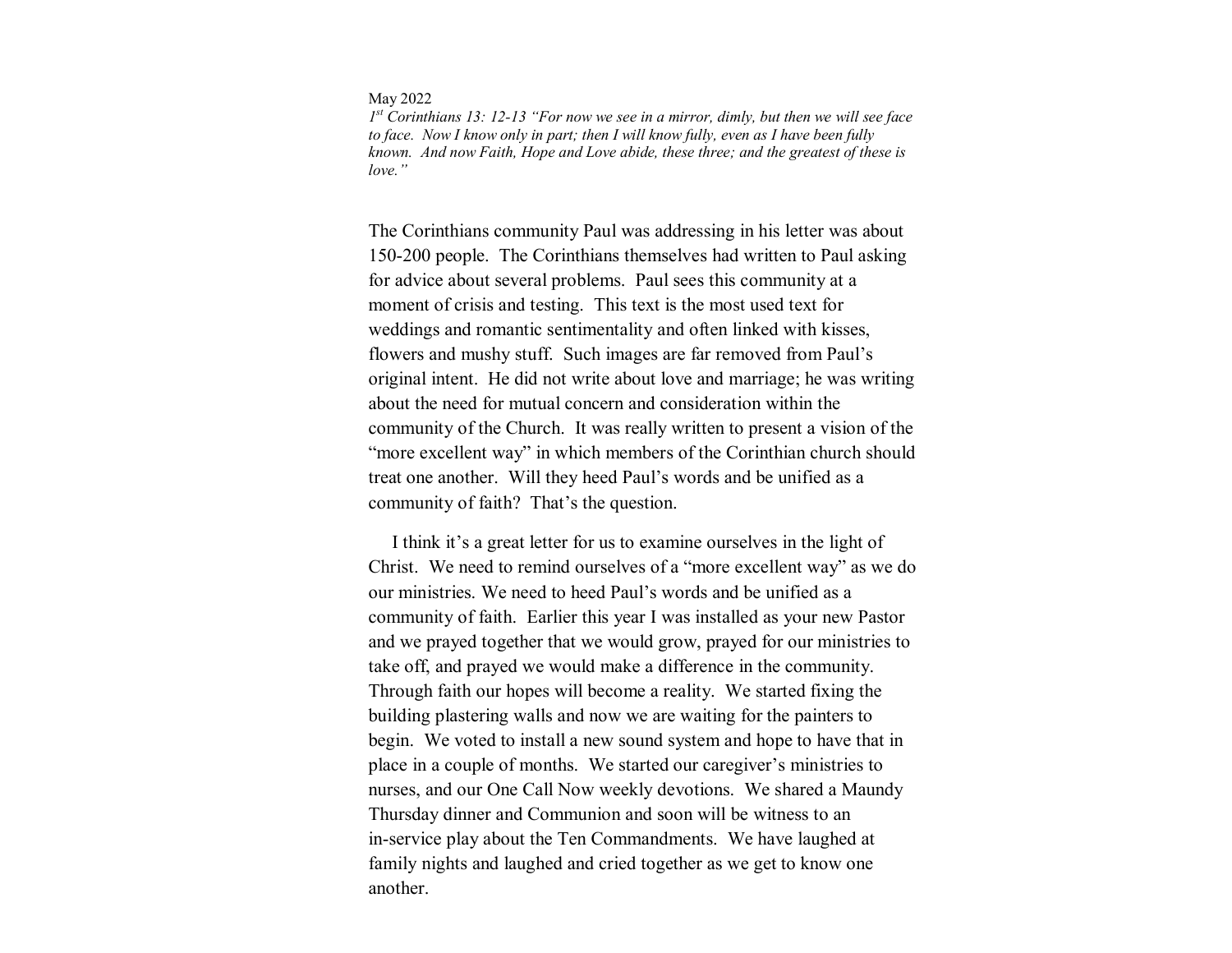As your Pastor I feel blessed and thank every member for all the hard work. I'm just the coach and my job is to equip "you" the saints. Your job is to do the work! I like how that sounds. You indeed have been good and faithful servants.

 As we continue on the journey the road ahead is quite exciting. No road is without twists and turns and occasional road blocks. This is where the last and most wonderful thing comes in "love". As we continue to grow we will be challenged to include not only our new members but also our long time members in the ministry.Sometimes you speed forward and forget to enjoy the journey, forget to share the celebration, forget to journey with love and people get hurt. No journey is worth traveling without the love to unify us and bind us together. We all know that any growth comes with some growing pains. I pray through faith, hope and love that this pain will be minimal. With faith, hope, and love we can continue to prosper as a community of faith. We will know we too heeded Paul's words and lived out the vision of a "more excellent way." Keep the faith, keep praying and never forget the love.

Amen, Pastor Tom

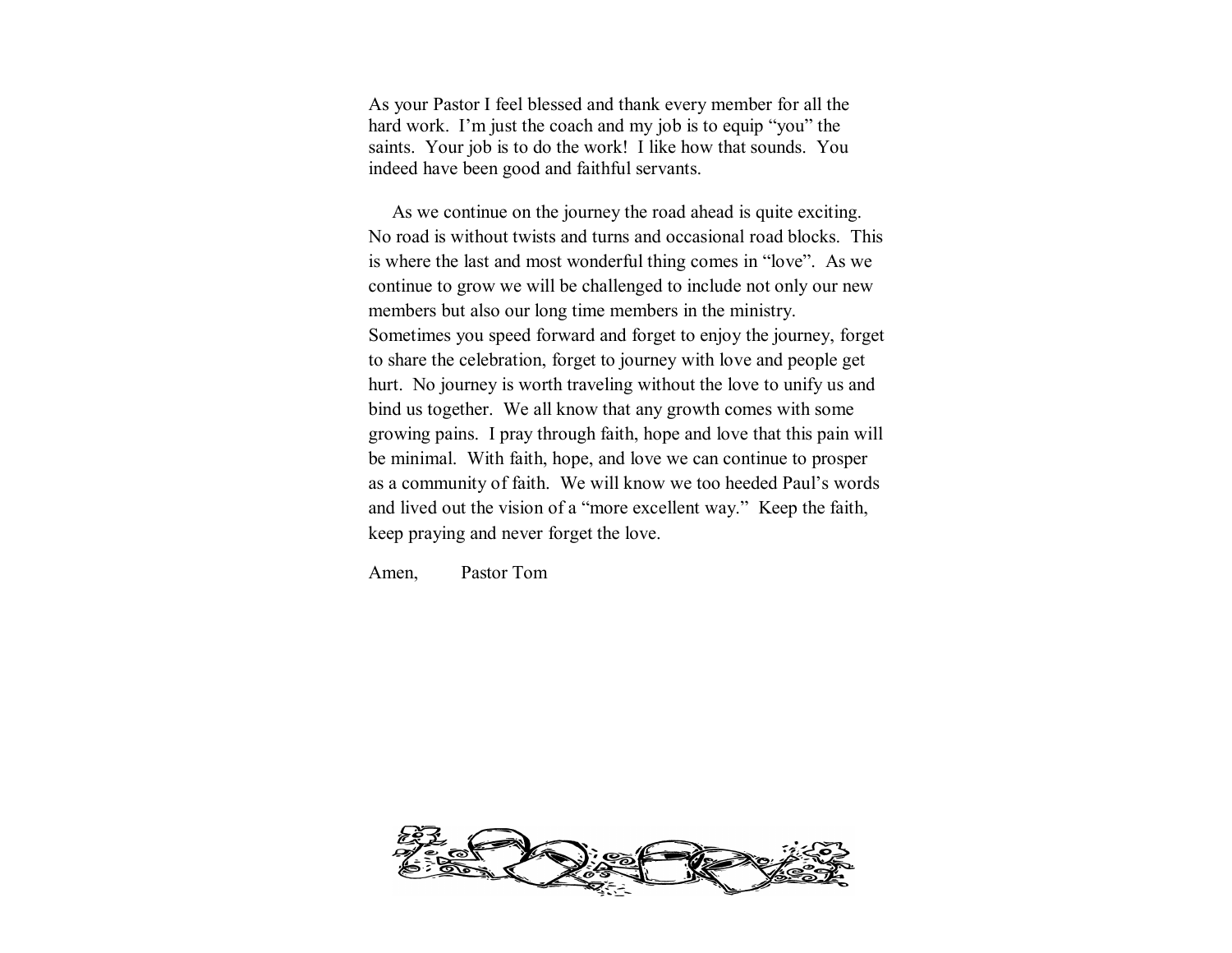

**Zion Church Banner** 

About twelve years ago, this banner was created by Brenda Neuroth. It calls attention to two things: Zion's founding in 1778 and our Rose Rent Sunday. June 12, 2022 this year's Rose Rent Sunday, our banner will surely have a place in the festivities.



May Birthdays

May 6—Desire Zeger May 24—Jenelle Wagner

Belated April Birthday Bob Wagner—April 21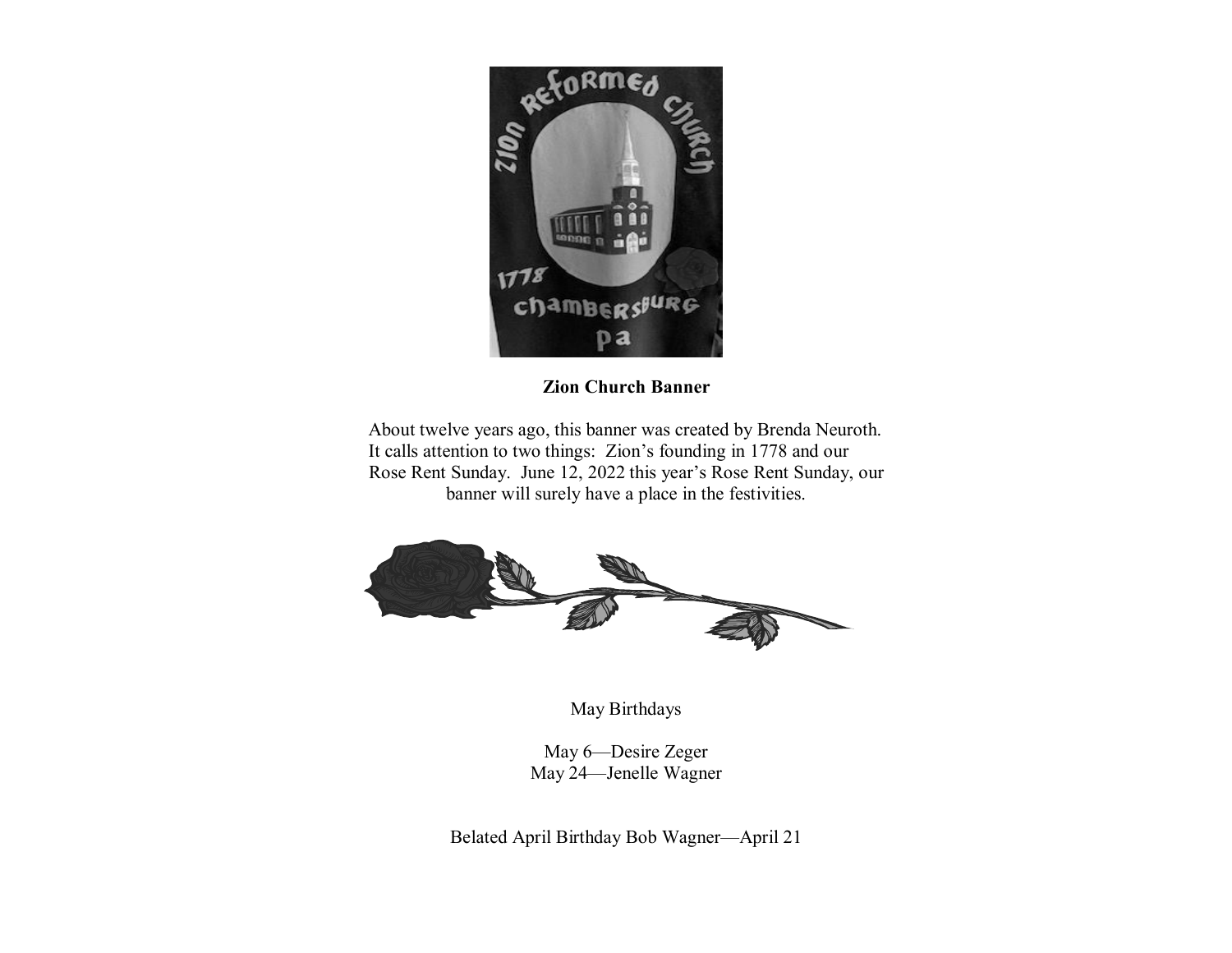#### **FAMILY PAGE**

To my Church family:

 Many Thanks for all the "90" birthday cards I received. I have been truly blessed with fairly good health, good memories, family and friends.

God Bless Each of You, Jean Gonder

#### **A Big Thank You**

Thank you to Joan Pogue for the pansies that were handed our to Families on Easter. Thank you to Esther Wagner for the Easter Egg hunt for the Children.

#### **YOZ (youth of Zion)**

Stay tuned for a possible YOZ gathering on Sunday May 15 and/or Sunday May 29.

#### **VACATION BIBLE SCHOOL (vbs)**

Time to put on your calendars our dates for VBS. Monday, July 11 Through Thursday, July 14. Friends are always welcome. This Year the theme will be "Water". The plan for this year is like Last year. We will be traveling to different locations for the night's activities.

We can always use extra help sharing the Good News with our Attendees.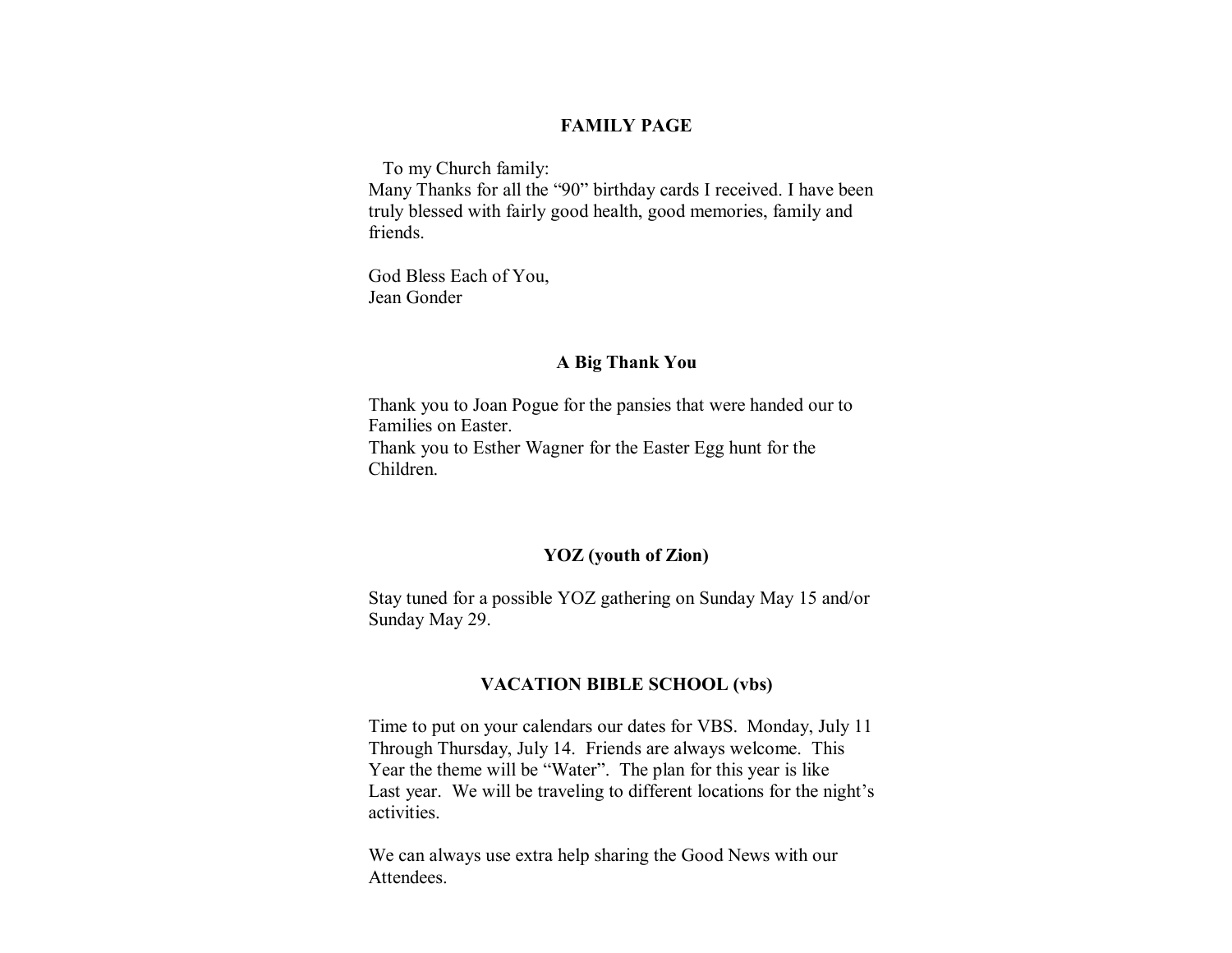

 $\overline{\ell}$ 

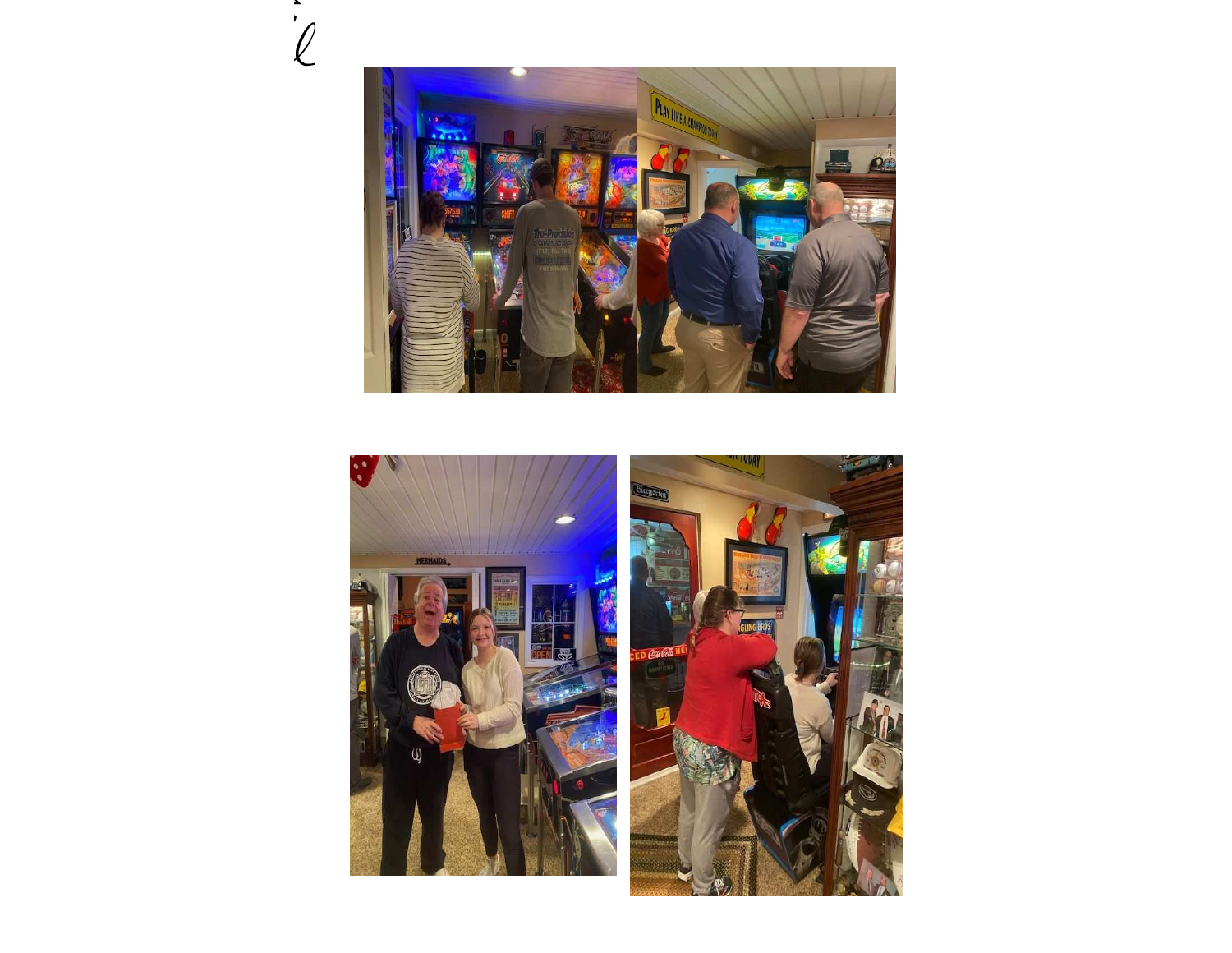

Pinball at Todd & Millie Willman's house.



Easter Egg Hunt

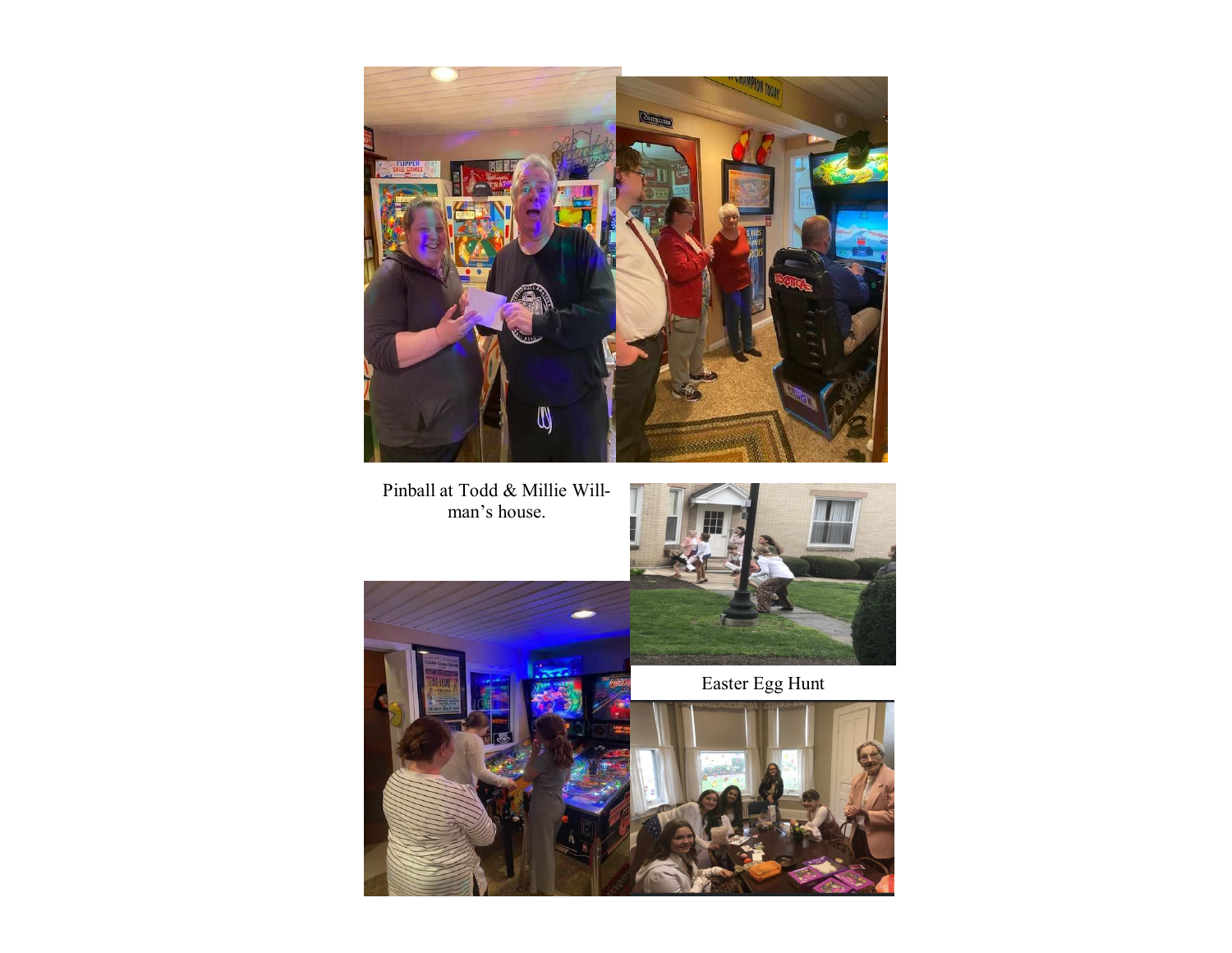#### **Women's Guild**

The **Fundraiser for Global Ministries was a success!** We earned \$170.00 on coupon sales and donations. Thanks to all who Contributed. Look for information on future fundraiser….pizza in The Fall and Cookie dough in time for Christmas goodies!



**Family Night** will be held on May3rd at 6pm. Guild will provide Chicken, rolls and beverages. Please bring a covered dish to share.

**Entertainment** will be provided by the Hege family.

**Sign up by May 1st. On the Bulletin Board downstairs.** 

**No meeting in May and our next meeting will be June 14th at1:30pm. In the Parish House.** Plans will be made for the Ice Cream Social in August.

#### **Church Family Display**

**Reminder:** give Candy Wagner your family picture to be included in June Church Family Display. It can be given buy text to 717-816-8089 or emailed to **bncwagner@comcast.net**. If a picture is submitted and needs to be returned, please be sure your name is on the back.

#### **Special Donation**

Consistory has ordered a Sound System for the church; if you wish to make a donation please mark it on your check or offering envelope.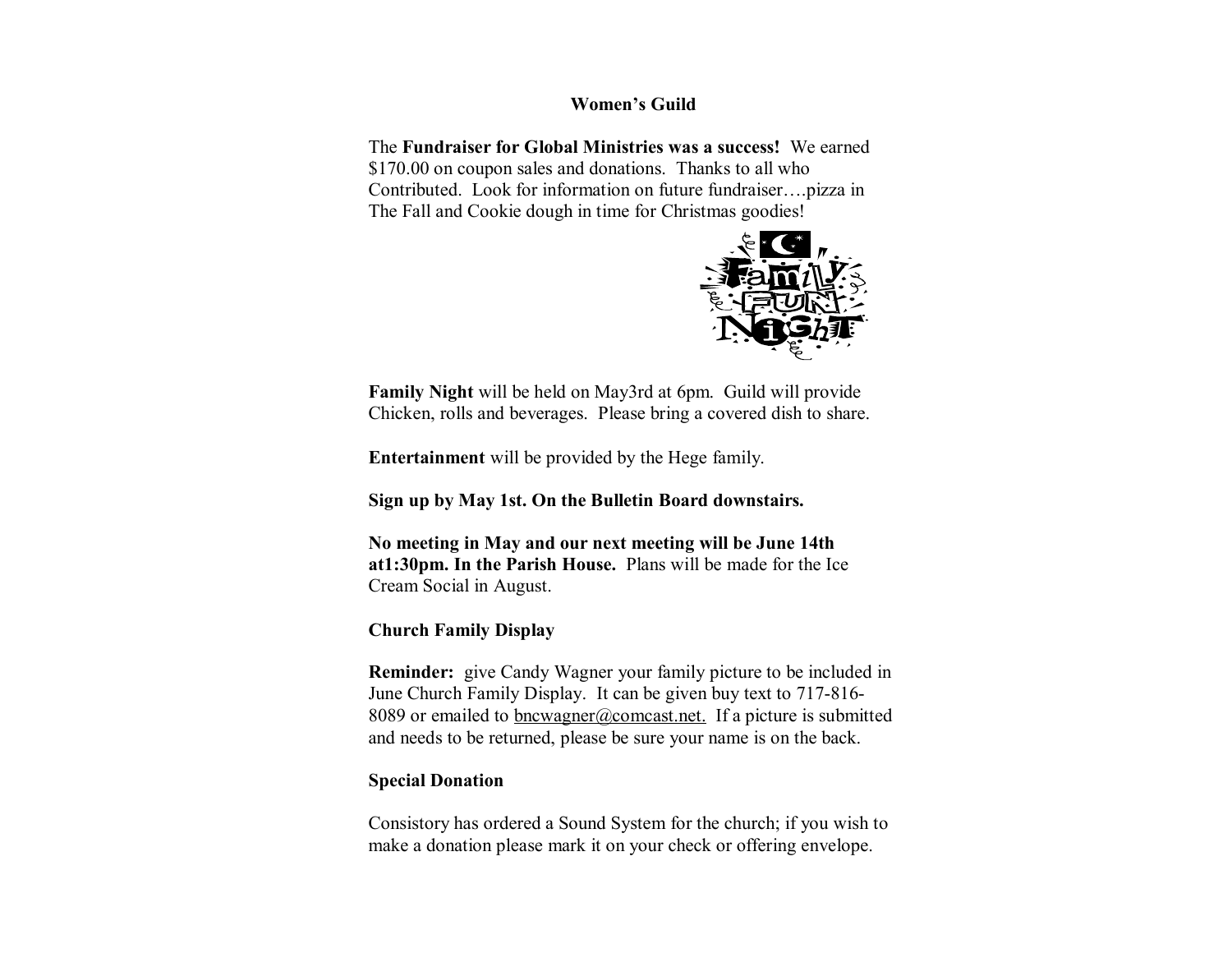Thank you Zion family for your prayers, phone calls, meals, Transportation, visits and cards, after our auto accident in March It was a true miracle that we basically walked away from the total Loss of our new car. We still haven't a clue what happened. Zion's Family is the best.

Thanks for caring, Gene and Jane Johnson

#### **Hoffman Homes**

Thanks to all who joined the FRIENDS OF HOFFMAN during the annual membership drive in March. If you forgot to join see Jane Johnson or call 717-263-1416. It's never too late to become a member with your donation of \$5.00 or more per person. Your donation helps to provide items for the youth, the government Funding does not help. Checks should be made out to Hoffman Homes and may be mailed to Zion or given to Jane Johnson.

It was nice to have Heather Rohrbaugh, from Hoffman Homes with us in March. She shared a YouTube video about Hoffman camput and informed us of updates at Hoffman. Her is the link to The Hoffman Video on the YouTube channel. Check it out.https://www.youtube.com/watch?v=5m41maApqa0

#### **Cash for Causes Program**

Do you shop weekly or occasionally stop by GIANTS or MARTINS FOOD stores? You can help the Women's Guild on going fund Raiser by purchasing the Cash for Causes gift cards. Cards are Available in \$25.00, \$50.00, and \$100.00; by doing so the Guild receives 5% back!

The gift cards do not expire and may be used for groceries, gas and Prescriptions. They make grear gifts too. Pastor Tom appreciates Having these gift cards on hand in the office when folks stop in Asking for help with gas or groceries. Contact Jane Johnson for Cards (717-860-5655) or see her in church.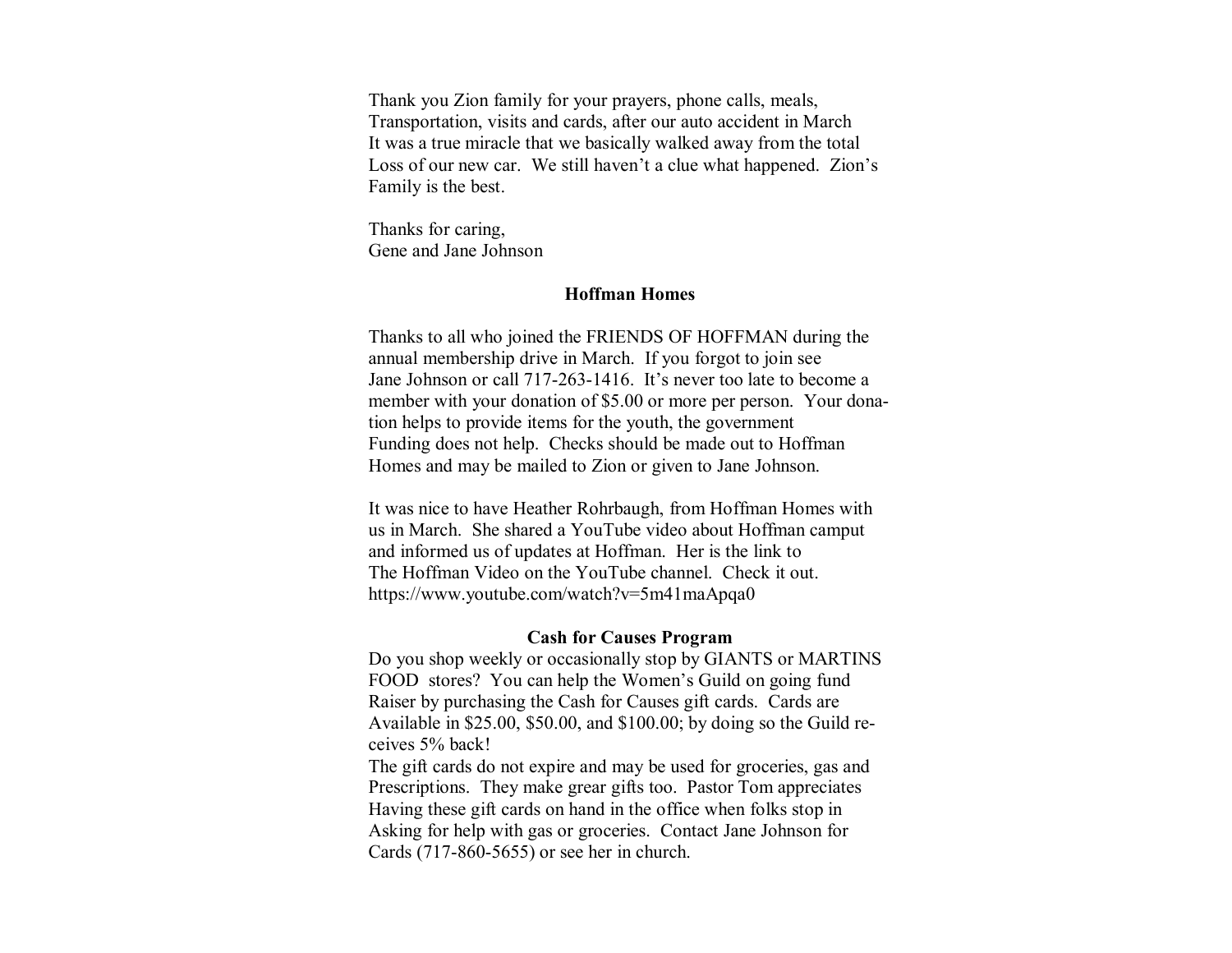the Deadline is...

The deadline for June Hi Lites is May 15. Thank you !

Many people will walk in and out or your life, But only true Friends will leave footprints in our heart. Eleanor Roosevelt

> Everyday may not be good, but there's something good in every day… Sometimes you just have to look a little bit harder.

> > Plant you Spring Garden 3 rows of peas: Peace of mind Peace of heart Peace of soul

3 rows of squash: Squash indifference Squash hatred Squash bullying

3 rows of lettuce: Let us be kind Let us be compassionate Let us love on another

Water with patience and cultivate with love.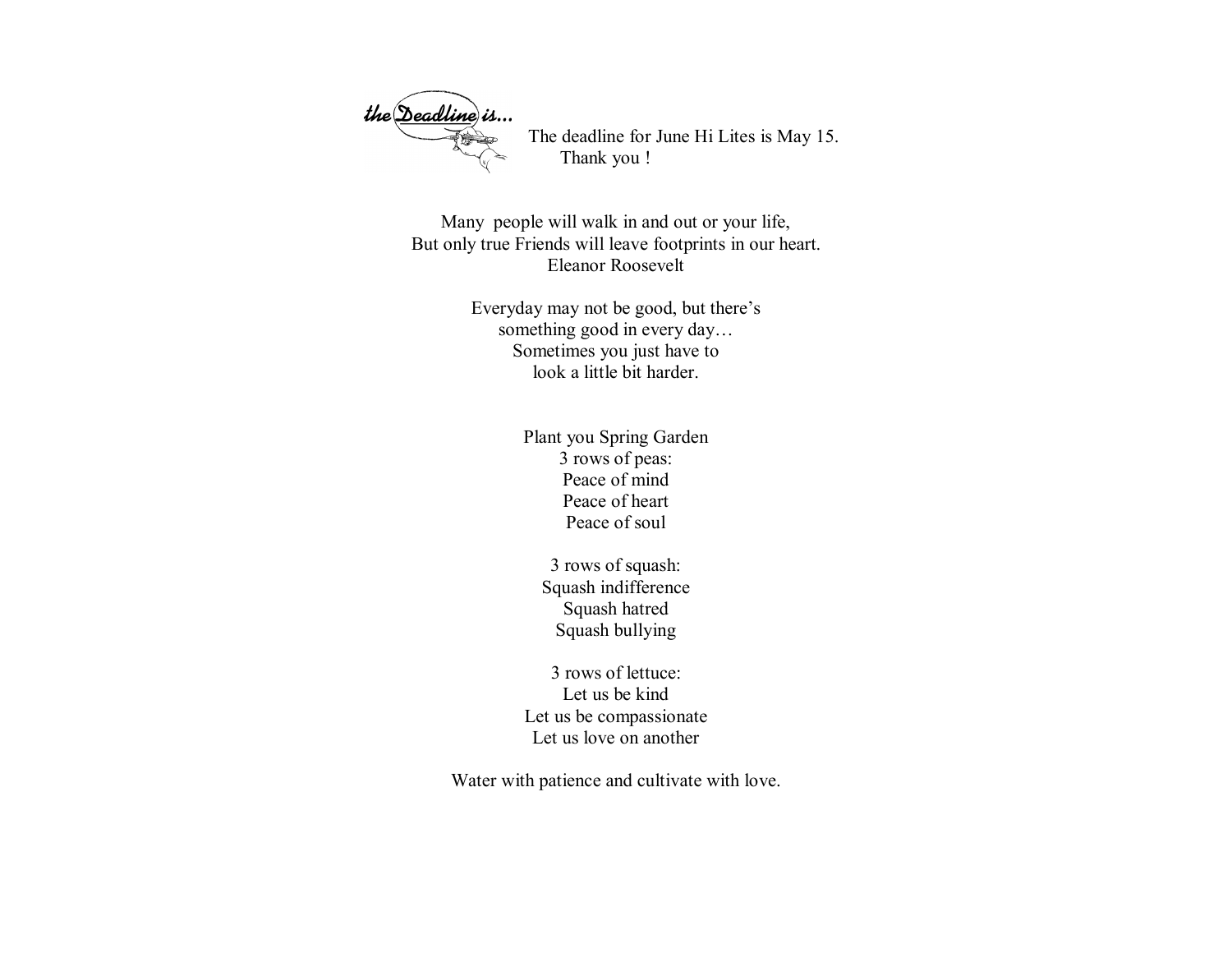### **Don't forget to keep the Blessing Box Full of delicious Food, within a half hour it is empty!**

My body sometimes feels sore, but it works. I don't sleep well most nights, but I do wake up to fight another day. My wallet is not full but my stomach is. I don't have all the things I ever wanted but I do have everything I will ever need. My Life is by no means perfect, but it's My life and I'm happy.

#### **The Delightful Legend of the Pussy Willow**

According to an old Polish legend, many spring times ago a mother cat was crying at the bank of the river in which her kittens were drowning. The willows at the river's edge longed to help her, so they swept their long graceful branches into the waters to rescue the tiny kittens who had fallen into the river while chasing butterflies. The kittens gripped on tightly to their branches and were safely brought to shore. Each springtime since, goes the legend, the willow branches sprout tiny fur-like buds at their tips where the tiny Kittens once clung.